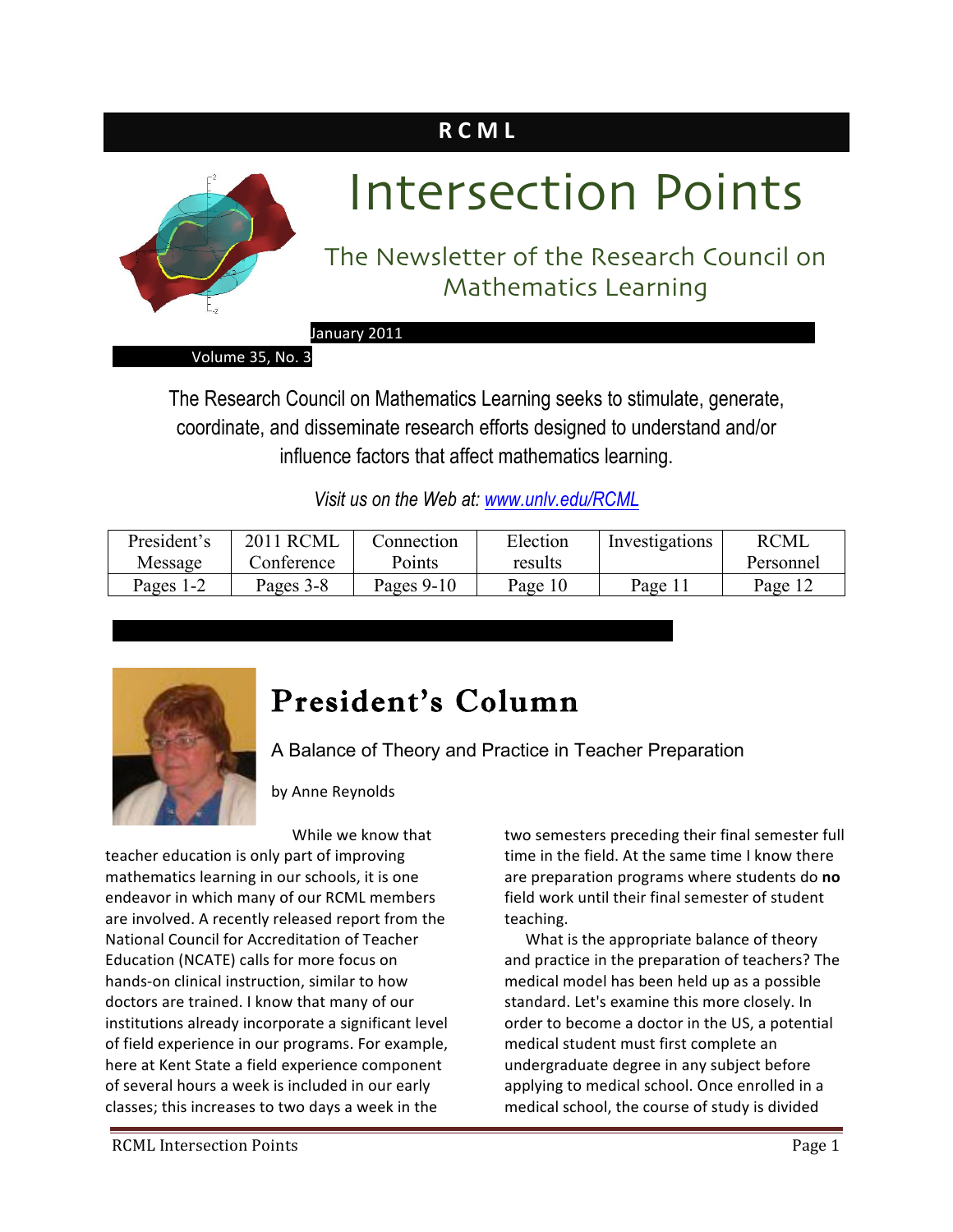into two roughly equal components: pre-clinical and clinical (consisting of rotations through different wards of a teaching hospital). The MD degree is granted at the conclusion of four years of graduate study. This allows the holder to practice medicine **after** completing an accredited residency program. Is this what is intended by the recommendations of those who see the model for training of doctors as the model for the preparation of teachers? While I would like to believe so I am doubtful that is the case. In fact I believe there is evidence to the contrary.

Let's just take the example of mathematics education. Alternative certification programs are in place in many states. Programs like Teach for America recruit recent college graduates of all academic majors and career interests to the field. The philosophical basis for such programs is that if one has a degree in mathematics (or science in some cases) then, with a minimum of "training" in classroom management one is well equipped to teach high school mathematics. While we know that teaching mathematics in K-12 settings requires a deep knowledge of mathematics, we as researchers and professionals in the field have built up a body of evidence that demonstrates that being a successful mathematics teacher also requires deep knowledge of how students learn and the difficulties they face in learning mathematics with understanding. Indeed our organization has its roots in the need for research into how best to help students learn mathematics, particularly those who are struggling. This is the knowledge needed for teaching mathematics beyond general classroom management skills and understanding of the administrative structure of schools. Right now, when the necessary field experience component of a teacher preparation program is increased, it is usually at the expense of the classroom time needed for focus on this knowledge needed for teaching mathematics. If indeed we want to take seriously the proposal for more "hands on" clinical training, then we

need to also institute the medical model by extending the time it takes to prepare teachers beyond what is now common practice. There are implications for such a move, not least of which are financial.

Another aspect to consider in this proposal to adopt the medical model is the clinical component itself. Currently, the practice in education is for the "hands on" component to occur in the local K-12 schools. While we do our best to place students in field sites where they will see and be involved in what are considered best practices for teaching mathematics, this happens less frequently than is appropriate for the education of our future teachers. How often do our students come back to our classrooms and share stories of teachers telling them to "get real, and forget all that theory" in order to be successful? In medicine, such clinical practice happens in hospitals designated as teaching hospitals where there is a commitment to providing future doctors with the best examples of clinical practice. Again, the implications for such a system in education are worth envisioning. The NCATE report outlines some important steps toward establishing such a system.

I am afraid that this push for a focus on more hands-on, clinical instruction will be at the expense of the knowledge about mathematics learning that our future teachers need rather than in partnership with such knowledge. Let us be a strong voice in this conversation in light of our RCML mission to continue our work "to stimulate, generate, coordinate, and disseminate research efforts designed to understand and/or influence factors that affect mathematics learning."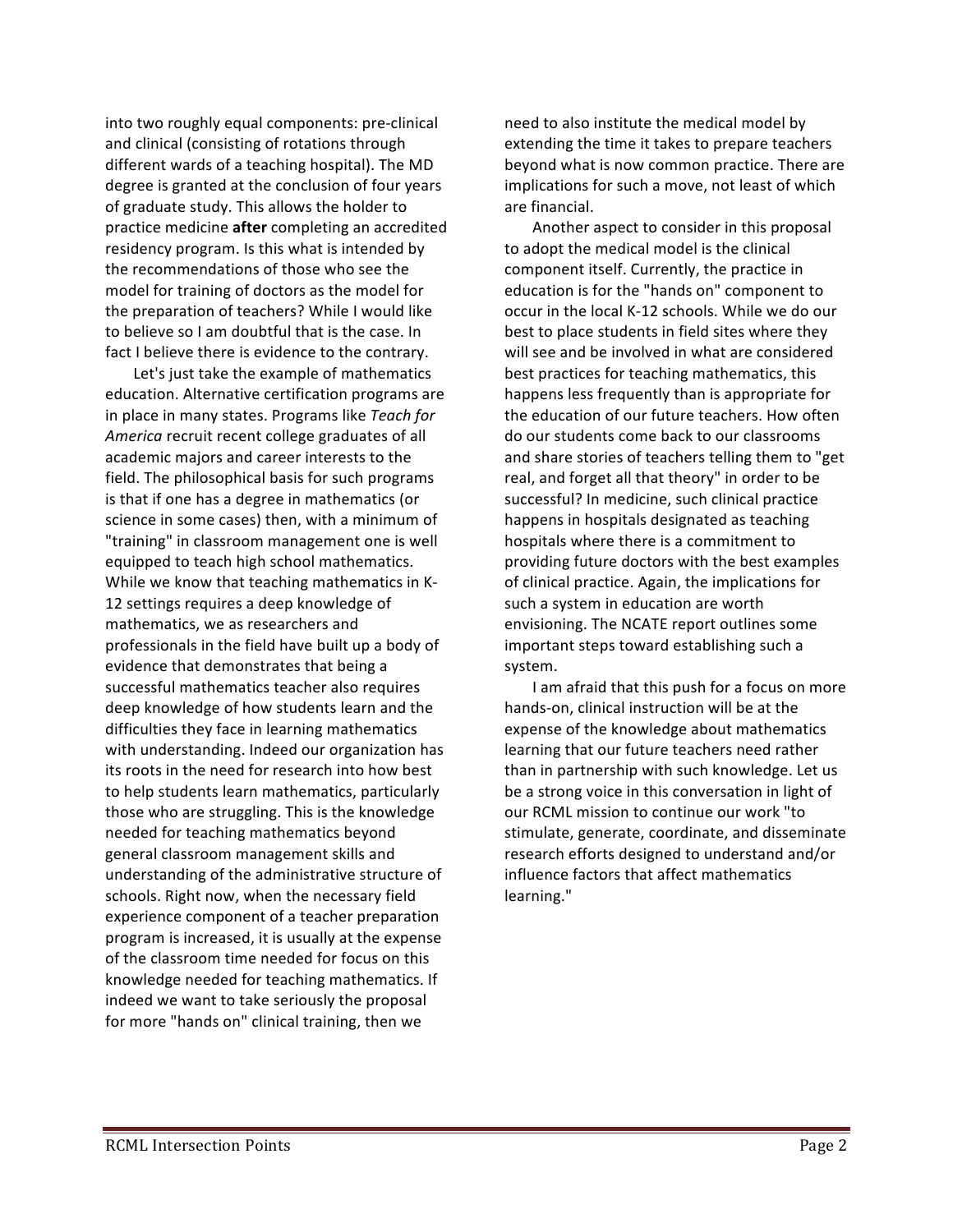### **38th Annual Conference of the Research Council on Mathematics learning**

### **10-12 March 2011 Cincinnati, Ohio**

Please plan on attending the  $38<sup>th</sup>$  annual conference of RCML and encourage your colleagues and graduate students to do the same. We have a full board of presentations, wonderful guest speakers, and time to mingle, socialize, and network with mathematics educators from across the country.

Please find the conference schedule and a preliminary overview of the sessions below. Registration and pick up of nametags and packets begins at 2:00 on Thursday, 10 March 2011, at the hotel. Please join us at the opening reception on Thursday evening at 6:00 in the hotel.

**Conference registration: due 1 February 2011**, after that date a late fee of \$10 is assessed. The conference registration form can be found on our website *http://www.unlv.edu/RCML/*

**Hotel reservation:** Call the Hilton Cincinnati Netherland Plaza (513) 421-9100. Our conference rate of \$99 is only available by telephone through 10 February 2011 (ask for the *Research Council* rate). For more hotel information, visit www.cincinnatinetherlandplaza.hilton.com

**Parking:** Self-parking is \$15 per day at the hotel.

**Airport information:** The Cincinnati-Northern Kentucky International Airport is 13 miles from the hotel. The cost of a taxi from the airport to the hotel is approximately \$30.

> **Schedule of Events All sessions will be held at the Hilton Cincinnati Netherland Plaza**

| <b>Thursday, March 10, 2011</b>                               |                  |
|---------------------------------------------------------------|------------------|
| <b>Registration at the Hilton Cincinnati Netherland Plaza</b> | $2:00 - 6:00$ pm |
| Reception at the Hilton Cincinnati Netherland Plaza           | $6:00 - 7:30$ pm |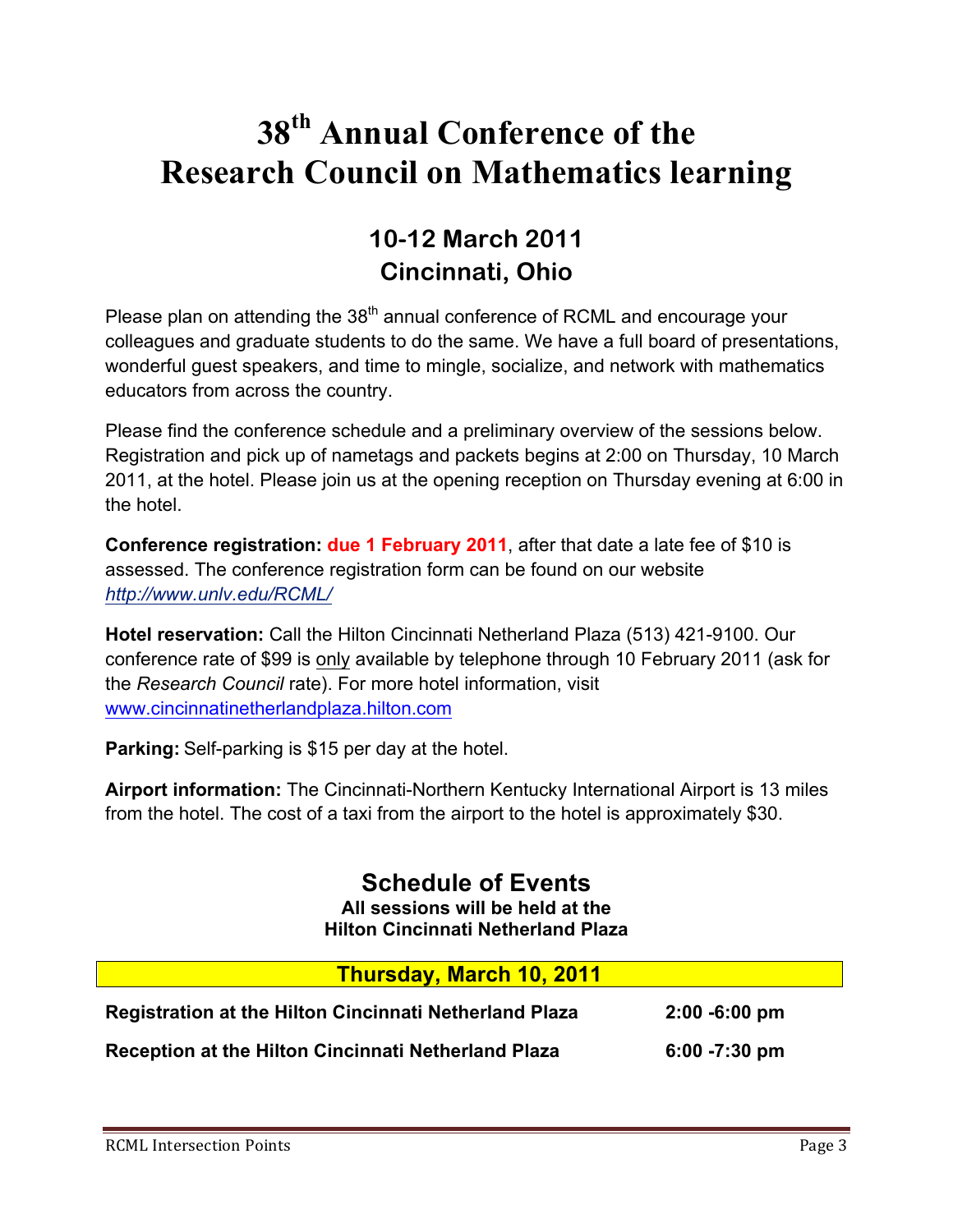| Friday, March 11, 2011                       |                    |  |  |
|----------------------------------------------|--------------------|--|--|
| <b>Registration (Hilton)</b>                 | 8:00 am-5:30 pm    |  |  |
| Sessions 1-8 (Hilton)                        | $8:30 - 9:15$ am   |  |  |
| Sessions 9-16 (Hilton)                       | $9:30-10:15$ am    |  |  |
| Sessions 17-24 (Hilton)                      | $10:30 - 11:15$ am |  |  |
| Sessions 25-32 (Hilton)                      | $11:30-12:15$ pm   |  |  |
| <b>Lunch &amp; Business Meeting (Hilton)</b> | $12:15 - 2:00$ pm  |  |  |
| Sessions 33-40 (Hilton)                      | $2:00 - 2:45$ pm   |  |  |
| Sessions 41-48 (Hilton)                      | $3:00-3:45$ pm     |  |  |
| Sessions 49-56 (Hilton)                      | 4:00-4:45 pm       |  |  |
| Wilson Speaker-Dr. Linda Sheffield           | 5:00-5:45 pm       |  |  |

### **Dinner (On your own)**

| <b>Saturday, March 12, 2011</b> |                  |
|---------------------------------|------------------|
| <b>Registration (Hilton)</b>    | 8:00 am-10:00 am |
| <b>Founder Speaker (Hilton)</b> | $8:30-9:15$ am   |
| Sessions 57-64 (Hilton)         | $9:30-10:15$ am  |
| Sessions 65-72 (Hilton)         | $10:30-11:15$ am |
| Sessions 73-80 (Hilton)         | 11:30-12:15 am   |
| Lunch (Hilton)                  | 12:15-1:30       |
| <b>Executive Board Meeting</b>  | $2:00-4:30$ pm   |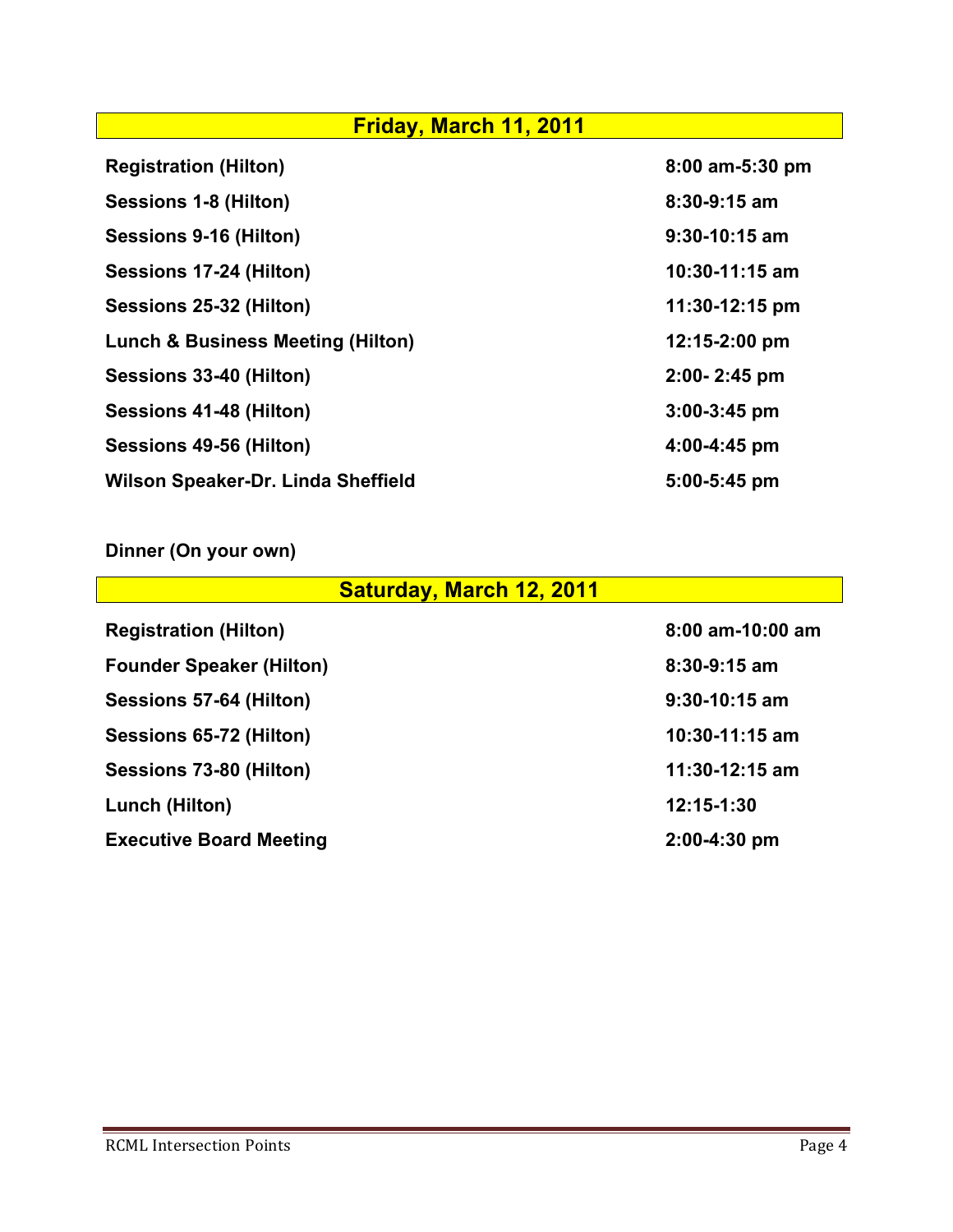| <b>FRIDAY SESSIONS</b>                                                                                                                         |                                                                                                                                                        |                                                                                                                                                           |                                                                                                                                                                                                                            |  |
|------------------------------------------------------------------------------------------------------------------------------------------------|--------------------------------------------------------------------------------------------------------------------------------------------------------|-----------------------------------------------------------------------------------------------------------------------------------------------------------|----------------------------------------------------------------------------------------------------------------------------------------------------------------------------------------------------------------------------|--|
| $8:30 - 9:15$ a.m.                                                                                                                             | $9:30 - 10:15$ a.m.                                                                                                                                    | $10:30 - 11:15$ a.m.                                                                                                                                      | $11:30 - 12:15$ p.m.                                                                                                                                                                                                       |  |
| 1. Daniel Brahier: What<br>Are Undergraduates<br>Looking For in a Methods<br>Experience?                                                       | 9. Lynn Columba:<br><b>Mathematical Discourse</b><br><b>Embedded in Stories</b><br>9. Bob M. Drake: Altering<br><b>Emphasis: Changing</b><br>Practices | 17. Adele Hanlon: The<br>Influence of "Quick Draw" on<br>Pre-service Teachers Spatial<br>& Geometric Thinking                                             | 25. Sue Brown: Supporting<br><b>Teachers as They Create</b><br>Multiple-Choice Assessment<br>Items & Use Assessment<br>Data for Planning<br>Instruction                                                                    |  |
| 2. Elaine Young & Sarah<br>Ives: Fraction Models: Eggs<br>over Easy                                                                            | 10. Brian R. Evans:<br><b>Determining Teacher</b><br>Quality in Teach for America<br><b>Alternative Certification</b><br>Teachers                      | 18. Brian R. Evans: Teacher<br>Differences in Mathematics<br>Knowledge, Attitudes & Self-<br><b>Efficacy Among NYC</b><br><b>Teaching Fellows</b>         | 26. Michael Todd Edwards<br>& Suzanne Rushton Harper:<br>The Zone of Optimal<br>Learning: Building More<br><b>Effective On-Line Learning</b><br>Objects in an Age of<br><b>Information Overload</b>                        |  |
| 3. Sean Yee: How<br><b>Metaphors Affect</b><br><b>Mathematical Problem</b><br>Solving                                                          | 11. Justin Fletcher & Dr.<br>Darlinda Cassel: The Good,<br>the Better, and the Ugly:<br>Three Ways that Math is<br>Taught in Middle School             | 19. Betty Eaton & Darlinda<br>Cassel: Investigating Math<br>Curricula for Student-<br><b>Centered Learning</b>                                            | 27. Kerri Richardson &<br><b>Darlinda Cassel:</b><br><b>Representations of Fifth</b><br>Grade Students: A Look into<br>the Development of Early<br>Algebra Concepts                                                        |  |
| 4. Stacy Reeder & Timothy<br>A. Laubach: Creating<br><b>Critical Connections in</b><br>Mathematics & Science<br>through Engineering<br>(C3MSE) | 12. James Dogbey, Gladis<br><b>Kersaint &amp; John Gyening:</b><br><b>Factoring Quadratic</b><br>Polynomials: An Alternative<br>Approach               | 20. Brenda Strassfeld:<br>Geometry: What High School<br><b>Mathematics Teachers</b><br>Believe about Teaching It                                          | 28. Jane M. Wilburne & M.<br>Lynn Breyfogle: Increasing<br><b>Elementary Preservice</b><br>Teachers' Mathematical<br>Content Knowledge &<br>Habits of Mind with Math<br>Olympiads                                          |  |
| 5. Angela Krebs: Slicing a<br>Cube: A Geometry<br><b>Investigation across Many</b><br>Levels                                                   | 13. Alan Zollman: Write is<br><b>Right: Students Using</b><br><b>Graphic Organizers to</b><br>Improve Their Problem-<br>Solving Skills & Abilities     | 21. Tamora Jackson & Dr.<br>Angiline Powell: Fated, Over-<br>looked, Disregarded:<br>Nevermore! Middle School<br>African American Math<br><b>Students</b> | 29. Valerie Sharon & Teresa<br>Hughes: Impact of<br>Instruction on Prospective<br><b>Elementary Teachers' Self-</b><br>efficacy to Teach Fraction<br>Concepts                                                              |  |
| 6. Thomas J. Faulkenberry:<br>Individual Differences in<br>Magnitude-based Fraction<br>Representations                                         | 14. Kay A. Wohlhuter:<br><b>Mathematics Education:</b><br>Learning from our<br>Colleagues in India                                                     | 22. Darlene E. Kohrman: The<br>Effects of Concept Images &<br>Concept Definitions on the<br>Quadrilateral Understanding<br>of K-8 Pre-service Teachers    | 30. Juliana Utley, Adrienne<br>Redmond & Cynthia<br><b>Ornona: Relationship</b><br>between Pre-Service<br>Elementary Teachers'<br><b>Mathematical Learning</b><br><b>Experiences and their Belief</b><br>about Mathematics |  |
| 7. Cathleen Rossman:<br>Working Together:<br>Student Engagement in a<br>Middle School<br><b>Mathematics Classroom</b>                          | 15. Lisa Douglass & Alissa<br>Horstman: Integrating<br><b>Inquiry-Based Mathematics</b><br>into RtI Mathematics                                        | 23. Timothy McKeny: Better<br>Mathematics through<br>Literacy: Building Bridges to<br><b>Meaningful Learning</b>                                          | 31. Gary Christie: Base Ten<br><b>Blocks in Elementary School</b><br>Education                                                                                                                                             |  |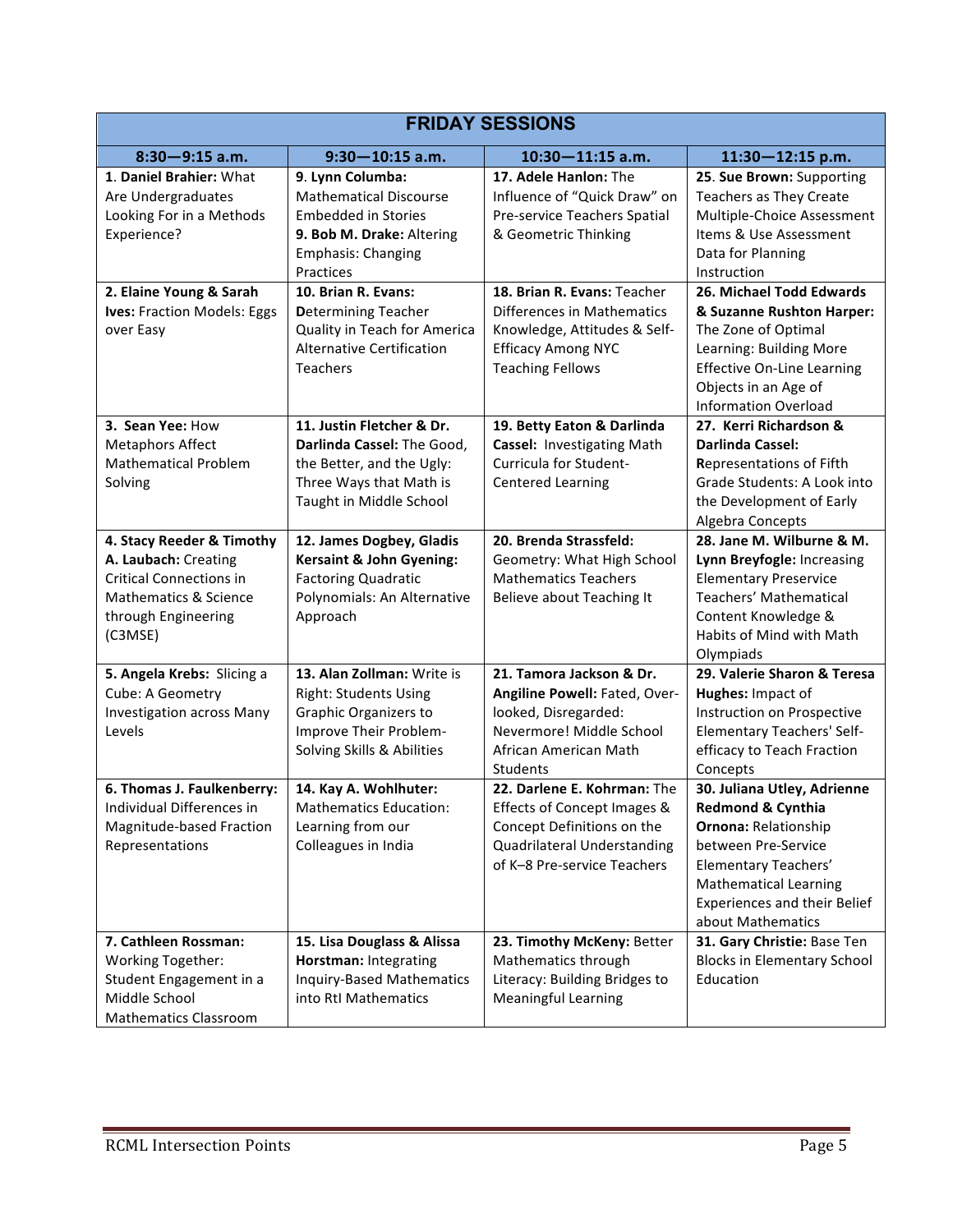| 8. Summer Bateiha:                | 16. Ann R. Crawford &            | 24. Carol Livingston:             | 32. Edward Wall:                 |  |
|-----------------------------------|----------------------------------|-----------------------------------|----------------------------------|--|
| Mathematical                      | Cynthia F. Copolo:               | <b>Extending to Symbols</b>       | Mathematics Knowledge for        |  |
| Transformation through            | Effects of the Use of a          |                                   | <b>Teaching: Some Pragmatics</b> |  |
| Social Understanding: A           | Multi-Step Warm-up               |                                   |                                  |  |
| Case Study of a Social Issue      | <b>Problem on Mathematics</b>    |                                   |                                  |  |
| <b>Mathematics Course for</b>     | Learning, Grades 6-8 & the       |                                   |                                  |  |
| <b>Preservice Teachers</b>        | Teachers                         |                                   |                                  |  |
|                                   | <b>FRIDAY SESSIONS</b>           |                                   |                                  |  |
| $2:00 - 2:45$ p.m.                | $3:00 - 3:45$ p.m.               | $4:00 - 4:45$ p.m.                | 5:00-5:45 p.m.                   |  |
| 33. Michael Mikusa,               | 41. Pat Lamphere Jordan &        | 49. Anne Reynolds &               |                                  |  |
| Joanne Caniglia & Sarah           | Toni Ivey: Secondary             | <b>Michael Mikusa:</b>            |                                  |  |
| Koebley: The Evolution of         | Mathematics & Science            | <b>Mathematical Explorations</b>  |                                  |  |
| a High School Mathematics         | Teachers' Interpretation of      | for Middle Grades Teachers        |                                  |  |
| Teacher Community & Its           | Integration                      |                                   |                                  |  |
| Impact on Instruction             |                                  |                                   |                                  |  |
| 34. Jeremy F. Strayer:            | 42. Kansas Pope: Why does        | 50. Gabriel Matney & Jack         |                                  |  |
| Tasks & Tools that                | it have to be right before it    | Jackson: Assessment &             | Wilson Speaker                   |  |
| Promote Reasoning &               | can be shared?                   | Complexity of Non-Routine         |                                  |  |
| Sense Making in                   |                                  | Problem Solving Involving         |                                  |  |
| <b>Introduction to Statistics</b> |                                  | Proportion Reasoning of           |                                  |  |
|                                   |                                  | Middle School Students            |                                  |  |
| 35. Tony Thompson: An             | 43. Donna H. Foss: Teacher       | 51. Jason Petula: A               |                                  |  |
| analysis of thinking skills       | Learning: Connecting             | Standards-Aligned Systemic        |                                  |  |
| on Algebra I End-of-Course        | <b>Professional Development</b>  | Approach to Elementary            |                                  |  |
| tests                             | to the Mathematics               | Mathematics: Elementary           |                                  |  |
|                                   | Classroom                        | Mathematics Clinics as an         |                                  |  |
|                                   |                                  | Intervention                      |                                  |  |
| 36. Nirmala Naresh & Iris         | 44. Rebecca Ortiz & James        | 52. Ben Sloop & S. Megan          |                                  |  |
| DeLoach Johnson: The              | <b>Valles:</b> An Examination of | Che: Effects of a Reform-         |                                  |  |
| <b>Impact of Multicultural</b>    | Pre-Service Teachers:            | based Mathematics Content         |                                  |  |
| Games of Chance on                | Content Acquisition &            | <b>Course for Elementary</b>      |                                  |  |
| Undergraduate Students'           | Implementation                   | <b>Teachers</b>                   |                                  |  |
| Understanding of                  |                                  |                                   |                                  |  |
| Probability                       |                                  |                                   |                                  |  |
| 37. Delinda van Garderen-         | 45. Mary B. Swarthout &          | 53. Jean McGehee: Teaching        |                                  |  |
| Anderson, Christa Jackson         | Beth Cory: Popsicle Sticks,      | Lesson Plan Writing: From         |                                  |  |
| & Amy Scheuermann: How            | Ping Pong Balls & Pennies:       | Applied Theory to Real            |                                  |  |
| <b>Students of Diverse</b>        | Tasks & Instruction              | Practice                          |                                  |  |
| <b>Abilities Solve</b>            | Designed for Place Value         |                                   |                                  |  |
| <b>Mathematics Problems</b>       | Understanding                    |                                   |                                  |  |
| 38. Eileen Durand                 | 46. Armando M. Martínez-         | 54. José N. Contreras &           |                                  |  |
| Faulkenberry: A                   | Cruz & José N. Contreras:        | Armando M. Martínez-Cruz:         |                                  |  |
| Conceptual Approach to            | Pre-service Elementary           | Pre-service Elementary            |                                  |  |
| Transformations of                | Teachers' Understanding of       | Teachers' Use of Realistic        |                                  |  |
| <b>Functions</b>                  | the Arbitrary Nature of a        | <b>Considerations for Solving</b> |                                  |  |
|                                   | Unit                             | <b>Problematic Word Problems</b>  |                                  |  |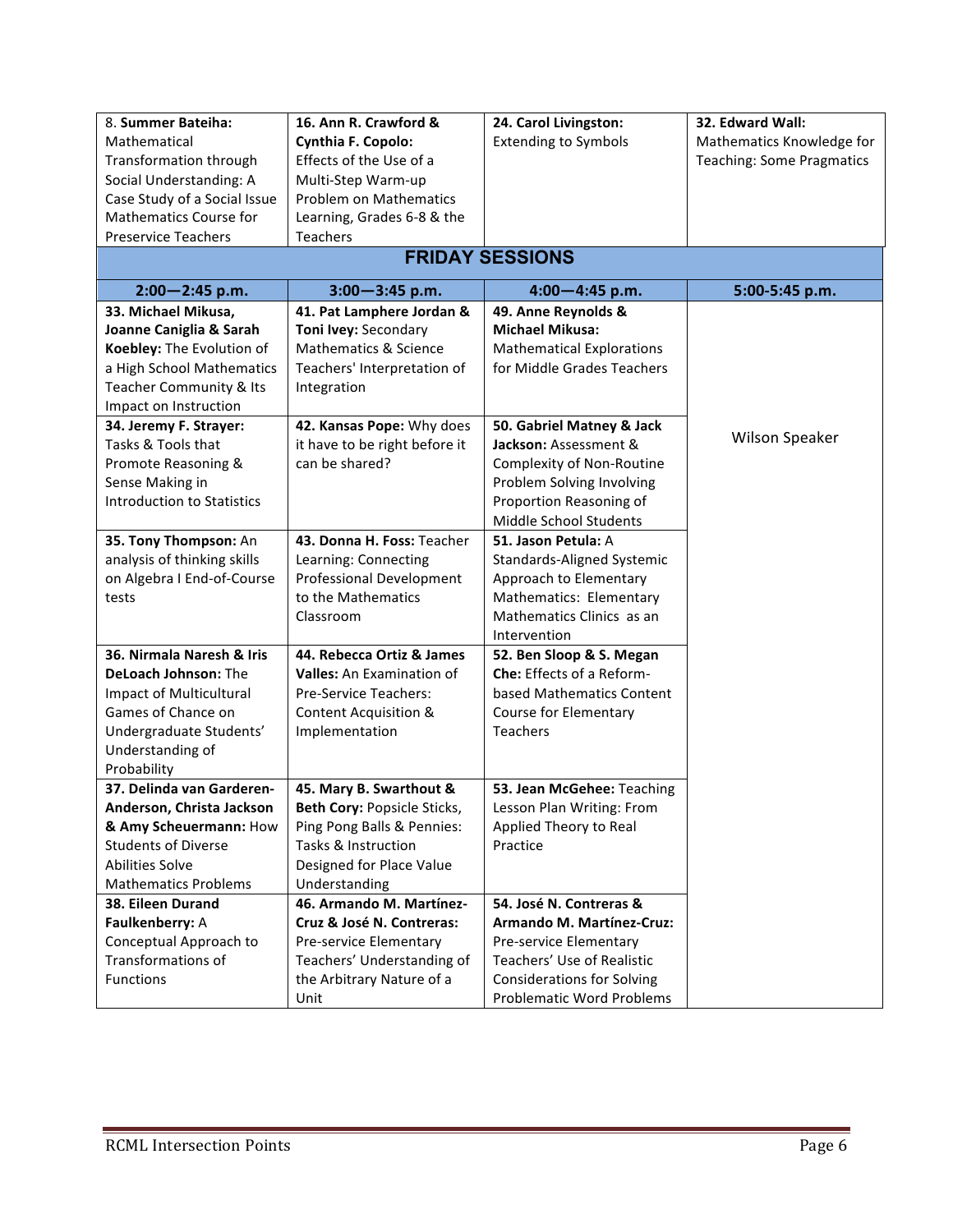| 39. Adrian M. DeWindt-     | 47. Scott Courtney:                 | 55. Carolyn Pinchback:             |                                  |
|----------------------------|-------------------------------------|------------------------------------|----------------------------------|
| King: The Effect of        | Characterizing an                   | Manipulatives & Fractions          |                                  |
| Learning Strategies,       | Orientation toward Learning         |                                    |                                  |
| Learner Characteristics,   | & Teaching Mathematics              |                                    |                                  |
| and Prerequisite           | that Constrains Reflection          |                                    |                                  |
| Knowledge on Student       |                                     |                                    |                                  |
| Success in Intermediate    |                                     |                                    |                                  |
| Algebra at a Community     |                                     |                                    |                                  |
| College                    |                                     |                                    |                                  |
| 40. Edel Reilly: Improving | 48. Bea Babbitt:                    | 56. Vivian R. Moody,               |                                  |
| Female Interest in         | <b>Mathematics for Students</b>     | <b>Summer Bateiha, Hope</b>        |                                  |
| Mathematics                | with Special Needs                  | Marchionda & Wanda                 |                                  |
|                            |                                     | <b>Weidemann: Preservice</b>       |                                  |
|                            |                                     | Teachers Coming to Know            |                                  |
|                            |                                     | <b>Mathematics</b>                 |                                  |
|                            |                                     | <b>SATURDAY SESSIONS</b>           |                                  |
| $8:30 - 9:15$ a.m.         | $9:30 - 10:15$ a.m.                 | $10:30 - 11:15$ a.m.               | $11:30 - 12:15$ p.m.             |
|                            | 57. Juan Manuel Gerardo:            | 65. Farshid Safi: Facilitating     | 73. Nancy Cerezo:                |
|                            | The Sociopolitical                  | Prospective Teachers'              | Pre-service Teacher Efficacy     |
|                            | <b>Mathematical Student</b>         | Conjecturing & Questioning         | of Teaching Mathematics          |
|                            | <b>Experience: Negotiating</b>      | <b>Strategies using Dynamic</b>    |                                  |
|                            | Equity, Identity & Power as         | Technology-Supported               |                                  |
| Founder Speaker            | a Secondary Mathematics             | Instruction                        |                                  |
|                            | Student-Teacher                     |                                    |                                  |
|                            | 58. Patrick Wachira &               | 66. Jerry Obiekwe: An              | 74. Jennifer Wilhelm:            |
|                            | <b>Enock Meshack: Digital &amp;</b> | Alternative Approach to            | <b>Assessing How Pre-service</b> |
|                            | Online Technology in                | <b>Assessing Critical Thinking</b> | <b>Teachers Understand</b>       |
|                            | <b>Mathematics Education</b>        | Skills in Undergraduate            | <b>Balance through Clinical</b>  |
|                            |                                     | <b>Mathematics</b>                 | Interviews & a Virtual Tool      |
|                            | 59. Stephanie Kolitsch &            | 67. Wendy James:                   | 75. Sarah Kasten: A              |
|                            | Joyce Swan: An Early                | Comparing the Use of               | Framework to Study               |
|                            | Professional Development            | Vectors in Trigonometry &          | Preservice Teachers'             |
|                            | Opportunity for Preservice          | <b>Physics Drawings</b>            | <b>Practices of Anticipating</b> |
|                            | <b>Teachers</b>                     |                                    | Students' Mathematical           |
|                            |                                     |                                    | Responses                        |
|                            | 60. Karen L. Terrell:               | 68. Dohyoung Ryang & Tony          | 76. Dohyoung Ryang:              |
|                            | <b>Preparing Secondary</b>          | Thompson: Revision of the          | <b>Exploratory Analysis of</b>   |
|                            | <b>Mathematics Teachers for</b>     | <b>MTEBI for Korean Preservice</b> | Korean Elementary                |
|                            | Academic Language &                 | <b>Teachers</b>                    | Preservice Teachers'             |
|                            | Practice                            |                                    | <b>Efficacy Beliefs in</b>       |
|                            |                                     |                                    | <b>Mathematics Teaching</b>      |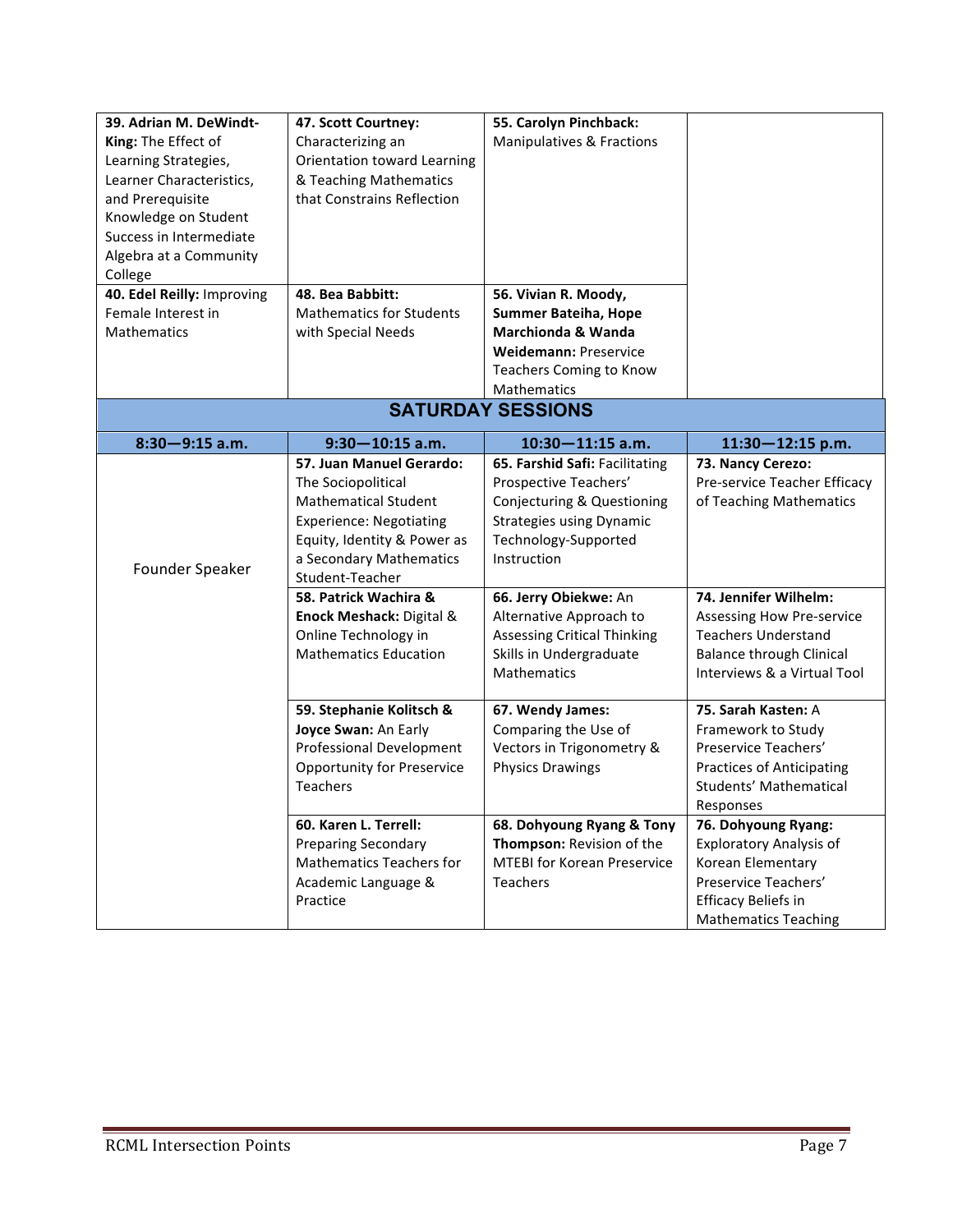| 61. Jonathan Thomas, Edna      | 69. Sandra Browning: The           | 77. Gayle M. Millsaps:          |
|--------------------------------|------------------------------------|---------------------------------|
| Schack, Molly Fisher, Sara     | Influence of Number Names          | <b>Enhancing Preservice</b>     |
| Eisenhardt, Janet Tassell,     | on Children's Understanding        | <b>Teachers Geometric</b>       |
| <b>Todd Brown, Margaret</b>    | of Place Value                     | Reasoning with Shape            |
| Yoder, Patricia Higgins &      |                                    | <b>Makers</b>                   |
| <b>Greg Gierhart: Noticing</b> |                                    |                                 |
| Numeracy Now $(N^3)$ : A       |                                    |                                 |
| <b>Collaborative Research</b>  |                                    |                                 |
| Project to Develop             |                                    |                                 |
| Preservice Teachers'           |                                    |                                 |
| Abilities to Professionally    |                                    |                                 |
| Notice Children's              |                                    |                                 |
| <b>Mathematical Thinking</b>   |                                    |                                 |
| 62. Candace Joswick &          | 70. Lindsay Prugh: Spatial         | 78. Elaine Wiegert & S.         |
| <b>Sarah Gilchrist: The</b>    | Reasoning & Student                | <b>Megan Che: Classroom</b>     |
| <b>Rumored Math Gene</b>       | <b>Discourse</b>                   | Discourse in a Standards-       |
|                                |                                    | <b>Based Classroom</b>          |
| 63. Linda Marie Saliga &       | 71. Janet Herrelko: A              | 79. Linda K. Griffith &         |
| Lynne M. Pachnowski:           | <b>Mathematics Differentiation</b> | <b>Patricia Rhodes Nicossa:</b> |
| Manipulatives, Pedagogical     | Model to Help New Teachers         | Developing Conceptual           |
| Content Knowledge &            | <b>Engage All Students</b>         | Knowledge about Division of     |
| Mathematical                   |                                    | Fractions with Pre-service      |
| Misconceptions                 |                                    | <b>Elementary Teachers</b>      |
| 64. George Abshire & Stacy     | 72. Sarah Ives: An In-depth        | 80. Mary Harper & Stacy         |
| Reeder: Developing and         | Look at Secondary Preservice       | Reeder: Understanding the       |
| <b>Sustaining Mathematical</b> | Teachers' Pedagogical              | Lived Experiences of Non-       |
| Discourse: The Possibility of  | Content Knowledge of               | credit College Mathematics      |
| <b>Problematic Tasks</b>       | Probability                        | <b>Students</b>                 |
|                                |                                    |                                 |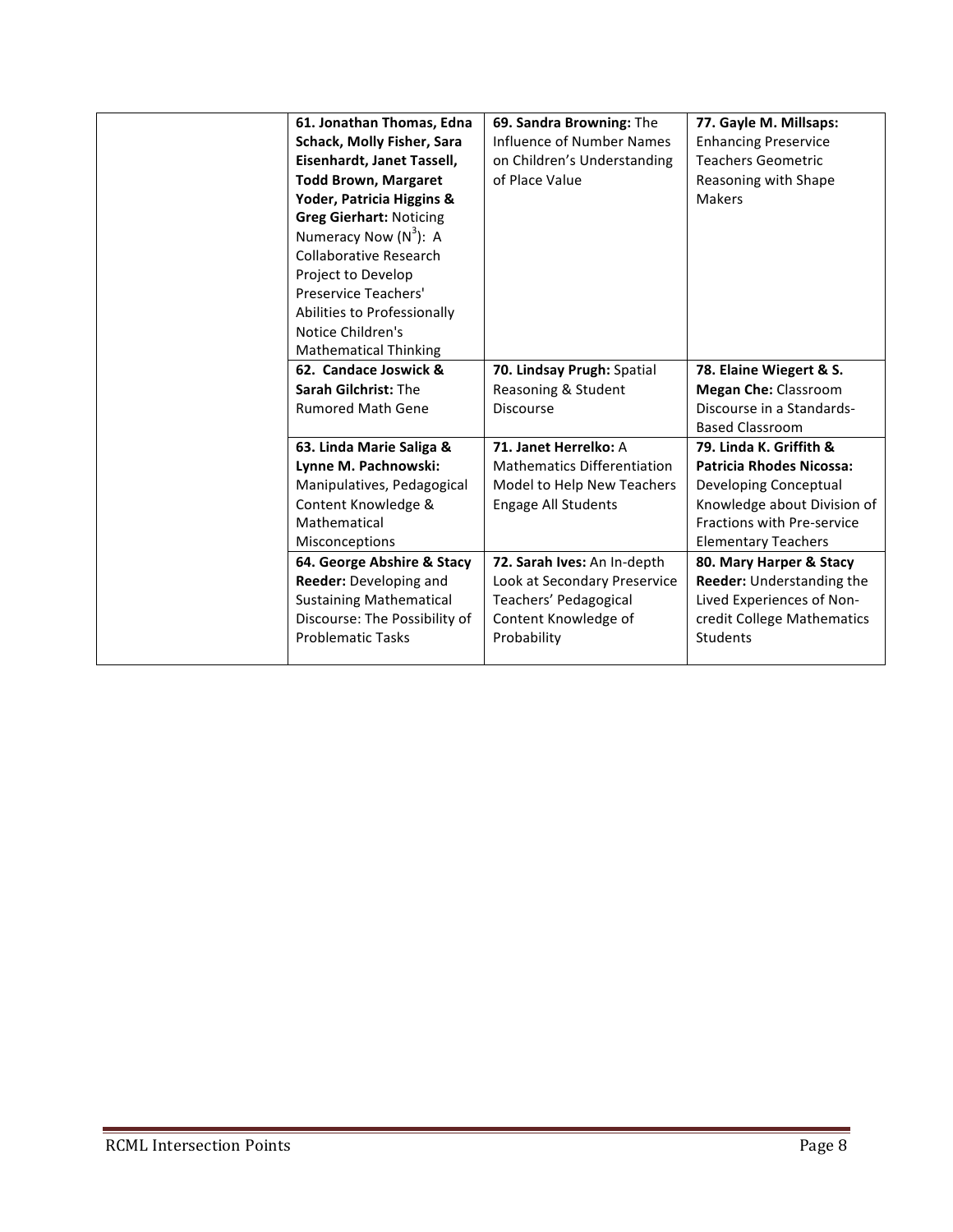



by Thomas J. Faulkenberry Department of Psychology & Special Education Texas A&M University– **Commerce** 

#### **Brain-Based Mathematics: Promising Practice or Hopeful Hype?**

Much current curriculum design effort is placed on so-called *brain-based mathematics,*  that is, teaching mathematics in ways that use what we know about the human brain. Indeed, the last several decades have yielded much fruit with respect to our knowledge of the structure and function of the human brain. It seems plausible that we as mathematics educators should use this abundant harvest to our advantage. I do wonder, however, whether much of this current interest in the brain is based on sound interpretation of scientific research, or rather, it is a symptom of a market-driven culture that is looking for the next educational cure-all.

Plausibility is surely one of the keys to selling science. Take, for example, the "fact" that the corpus callosum, which is the bundle of nerve fibers that connects the right and left hemispheres of the brain, is larger in girls than it is in boys. This would seem to imply that girls are better able to "crosstalk" between hemispheres, which could easily be (and often is!) used as support for anecdotal observations such as girls being better multitaskers than boys. In spite of recent science

that questions this myth, it is highly plausible, and as a result, it will continue to be sold to a willing consumer base.

A cursory Google search of "brain based learning" will lend one hours of reading. It will also give one the idea that, thanks to modern science, we know a lot about how the brain performs best in the classroom. Much of this claim is due to the fact that our popular culture is bombarded with reports of experiments that measure certain aspects of brain behavior (from volumetric analyses of structural components to measuring localized neural activity through blood-oxygen levels). While these studies yield fascinating conclusions about the structure and function of the brain, making the leap from varying hippocampal volumes to the need for cooperative groups is unsteady at best, and at worst, completely misleading.

Let me illustrate how this type of research can misinform education. Many decades of research in cognitive psychology have lead to the knowledge that continuous practice results in improved learning of list material, such as arithmetic facts. So, it is plausible that much time should be spent early in a child's educational career memorizing arithmetic facts until mastery. In fact, we are not far removed from an educational culture that did promote such classroom instruction. But, based on other cognitive research, we also know that such instruction comes at a cost to the child's attentional resources. That is, instruction that is good for memory is not necessarily good for attention and can result in boredom and other symptoms of attentional drift.

Speaking of arithmetic, much research has attempted to understand how simple arithmetic is performed in the brain. So far, it is safe to say that we still understand very little. Consider the following phenomenon related to how adults retrieve answers to single-digit arithmetic problems from memory.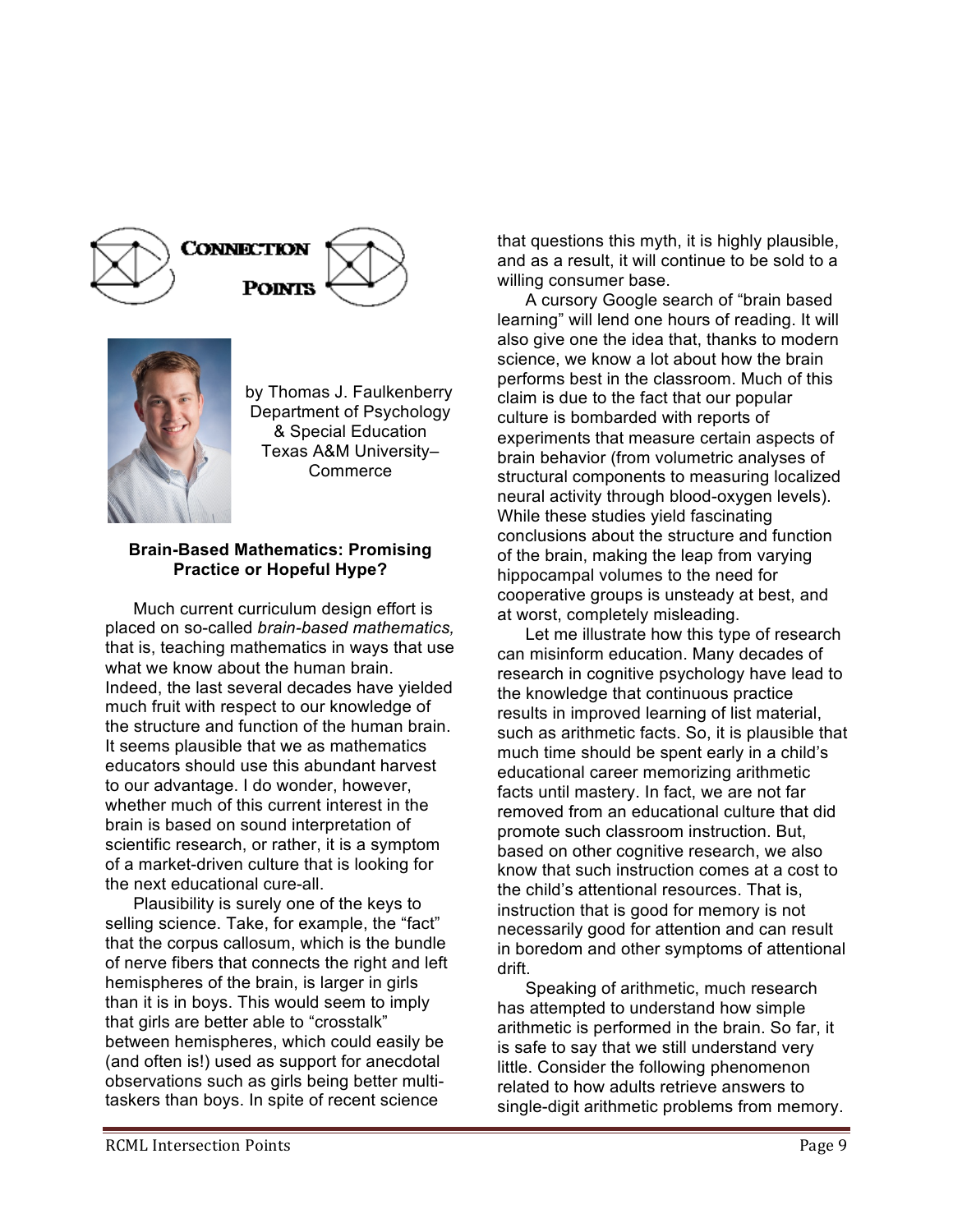No matter who you are, where you're from, what gender you are, or how smart you are, you will always say the answers to the smaller problems (such as 2 x 3) significantly faster than you will the larger problems (like 6 x 7). If you try it, you may not be able to perceive any difference. That's because this effect in reaction time occurs at the millisecond level. It's always, there, though, and it can be captured reliably through computer-based timing instruments. This phenomenon, known as the *problem-size effect*, has been studied since the early '70s, and to this day its source baffles scientists working in mathematical cognition.

I mention this not to say that cognitive science is useless (it most definitely is not!) or to minimize what we do know about the brain, because what we do know is quite fascinating. However, I do question the current zeitgeist of immediately and haphazardly trying to apply this fascinating work directly to educational practice. I work both as a mathematics educator and a cognitive psychologist. When I work in my mathematical cognition lab, I am rigorously studying cognitive phenomena (primarily

memory and attention) that happen when people think about mathematics. This is not the same as mathematics education research, where I study a whole person or an educational system. These research programs have much different levels of analysis, and as such, translations between them should be approached with careful skepticism.

As much as some may try to use neuroscience as a cure-all for mathematics learning, it is still imperative that, as a mathematics education research community, we keep investigating mathematics learning at the whole-person level of teacher and learner. To ignore this type of research would result in ignoring the art of teaching, which in my opinion, would be a big mistake.

Remember that if you do not know how to play a piano, a Steinway isn't going to make you sound any better. But in the hands of a master, even a child's toy piano can make some grand music. I hope that we will continue to learn what makes our teachers masters of their craft, so that in their hands, all of our children, regardless of background, can learn some good mathematics.

# ELECTION RESULTS

Thank you to everyone who ran for a position. We appreciate your willingness to serve the organization. The election results are as follows:

Secretary: Megan Che

Conference Committee Member: Bob Drake

Conference Committee Member: Keith Adolphson

They will take their positions during the Business Meeting at the RCML conference in March 2011.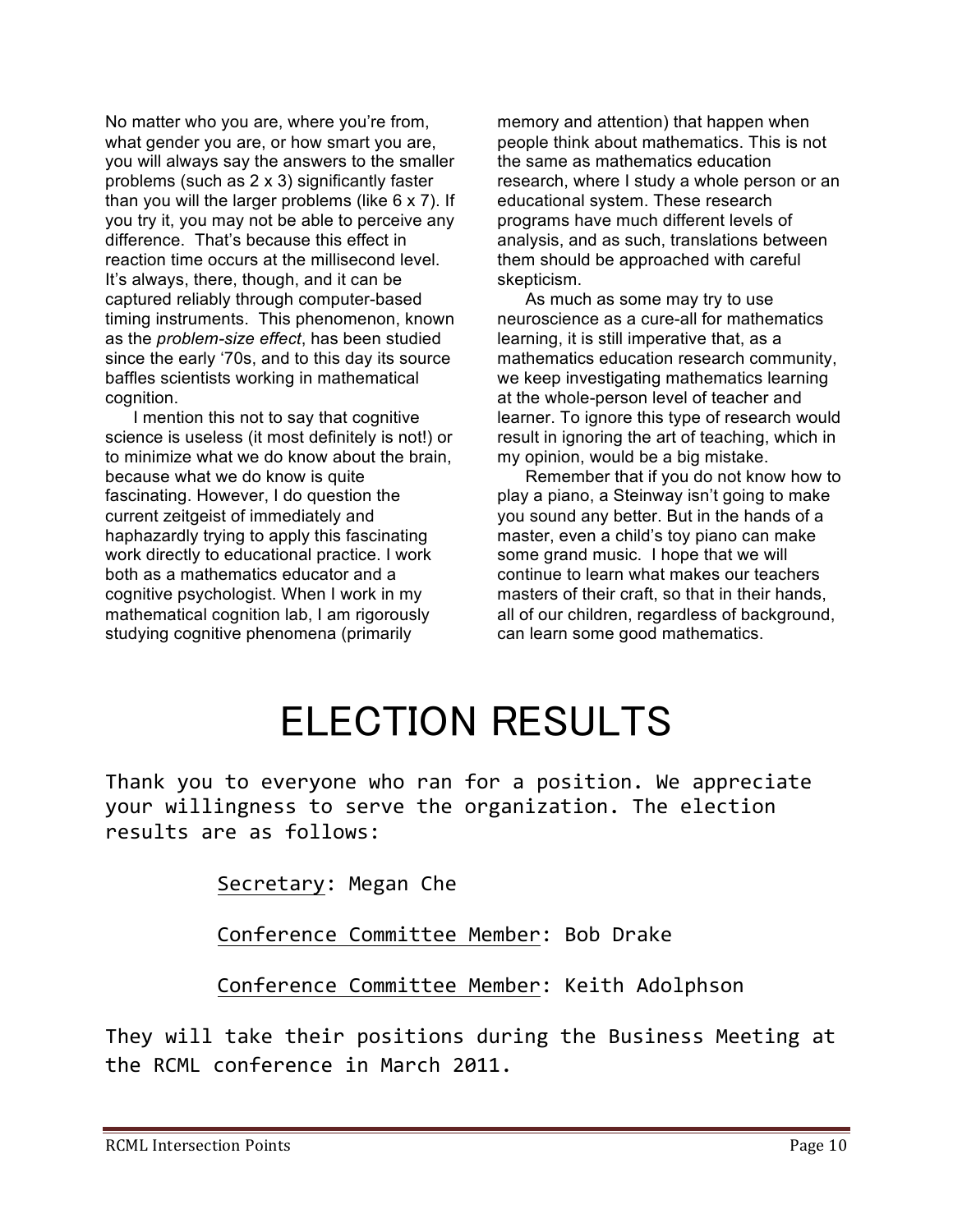## INVESTIGATIONS IN MATHEMATICS LEARNING

Sheryl A. Maxwell *smaxwell@memphis.edu*

The 2010 holiday season was in full bloom, When the *Intersection Points* editor sent the e-mail. "A progress report is due from your workroom. How's RCML publications, won't you tell?"

Now, the subscriptions have nearly all been renewed. The checks have been processed and off to the bank. Looks like the sufficient amount of dollars are accrued *Investigations'* account is healthy, I announce pointblank!

The Volume 3 issues are prepared in earnest, With Issue 1 to the subscribers in the fall. Issue 2 mailed as the eastern blizzard witnessed, Issue 3 will come in Spring 2011, you recall.

In 2011, the future publications look bright ahead. More and more manuscripts are trickling in. RCML authors, from what I have proofread, Have written for *Investigations* issues, within.

The RCML membership has recently increased. The "reminder" to all sure did the trick. We look forward to meeting colleagues, at least, At the upcoming conference . . . I hope it's not slick!

As the RCML VP of Publications, I announce with glee. The transition from *Focus* to *Investigations* was successful. We have numerous worldwide subscribers, secured quite frankly Through continual efforts; thus all members should be thankful.